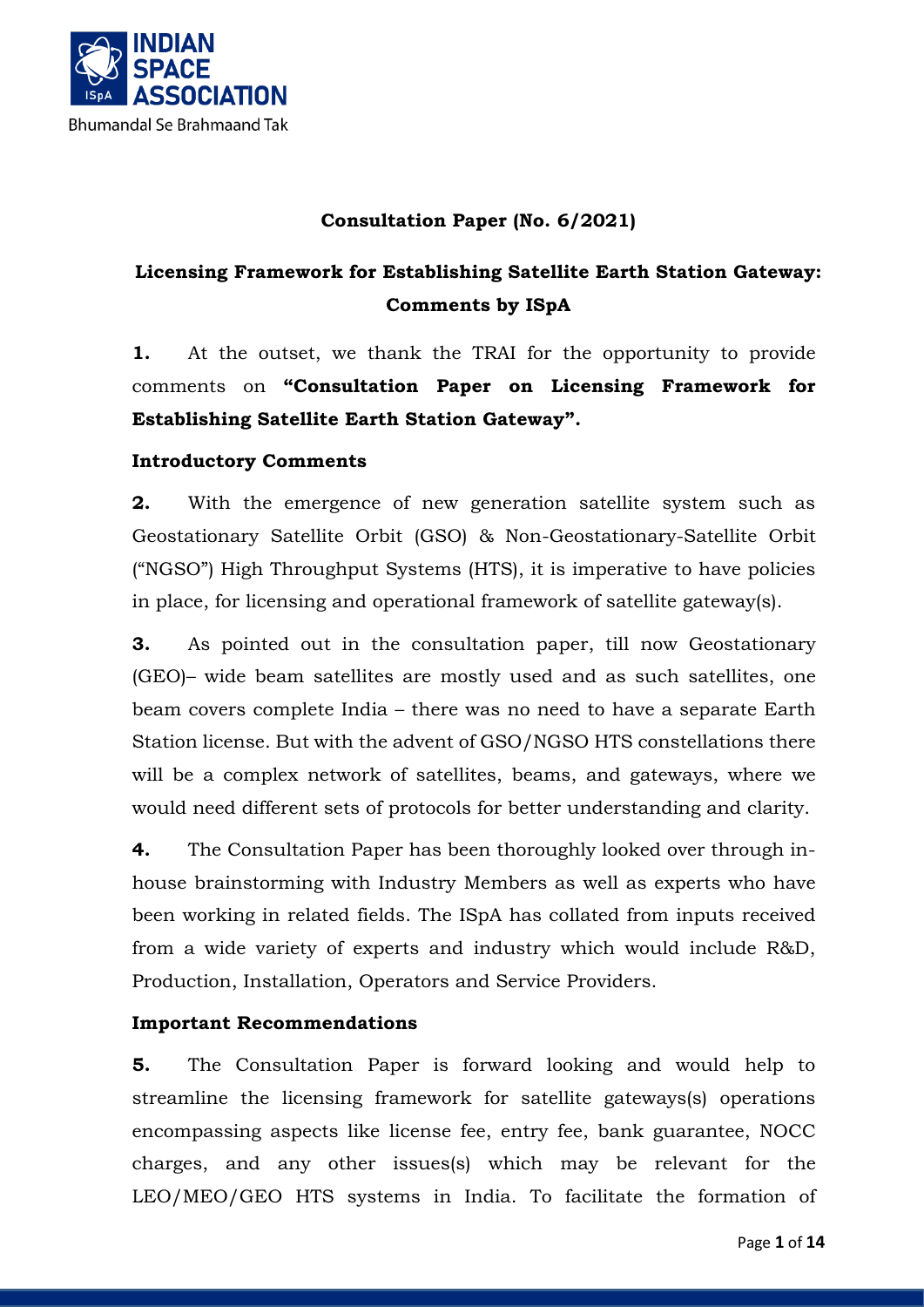

licensing framework, a summary of recommendations/comments of ISpA for considerations by TRAI, are as follows:

#### **Issues Proposed By TRAI For Consultation**

**Q1. Whether there is a need to have a specific license for establishing satellite Earth Station Gateway in India for the purpose of providing satellite-based resources to service licensees? Do justify your answer.** 

#### **Under GEO HTS-**

**6.** As of now, satellite service providers are primarily providing services using Geostationary satellites, mostly on traditional wide-beam satellites. The Service licensee operating on Geostationary wide-beam satellites have invested heavily considering existing licensing frameworks and created their long-term business models around the same. It is important to protect the investment made by Service licensee on GEO wide-beam satellites. *Thus, for GEO-wide beam satellites, the Earth Stations are established by Service Licenses and thus there is no need to have a separate license for establishing satellite Earth Station Gateway in India.*

**7.** There are two types of GEO-HTS satellites: HTS Type – I (Single Gateway per Satellite) and HTS Type – II (Multiple Gateway per Satellite). In these **HTS Type – I,** though there are multiple user beams, there is only one Gateway which caters all the beams over India and sometimes beyond India as well. *In such a scenario, the gateway investment is required only in one location, which is similar to that of GEO wide-beam satellites.* Currently the VSAT Service licensee installs such gateways and that is a very fair and viable option. In such scenarios, there is no need to have a separate license for satellite Earth Station gateway in India. Under **HTS Type – II**, there are multiple user beams and there are multiple Gateways required – either one Gateway per beam or one Gateway for a set of beams, to cover the overall footprint over India. *In such cases, to make it more efficient and make it easier for the usage of bandwidth on various beams there should be a separate license for establishing Satellite Earth Station Gateway in India.*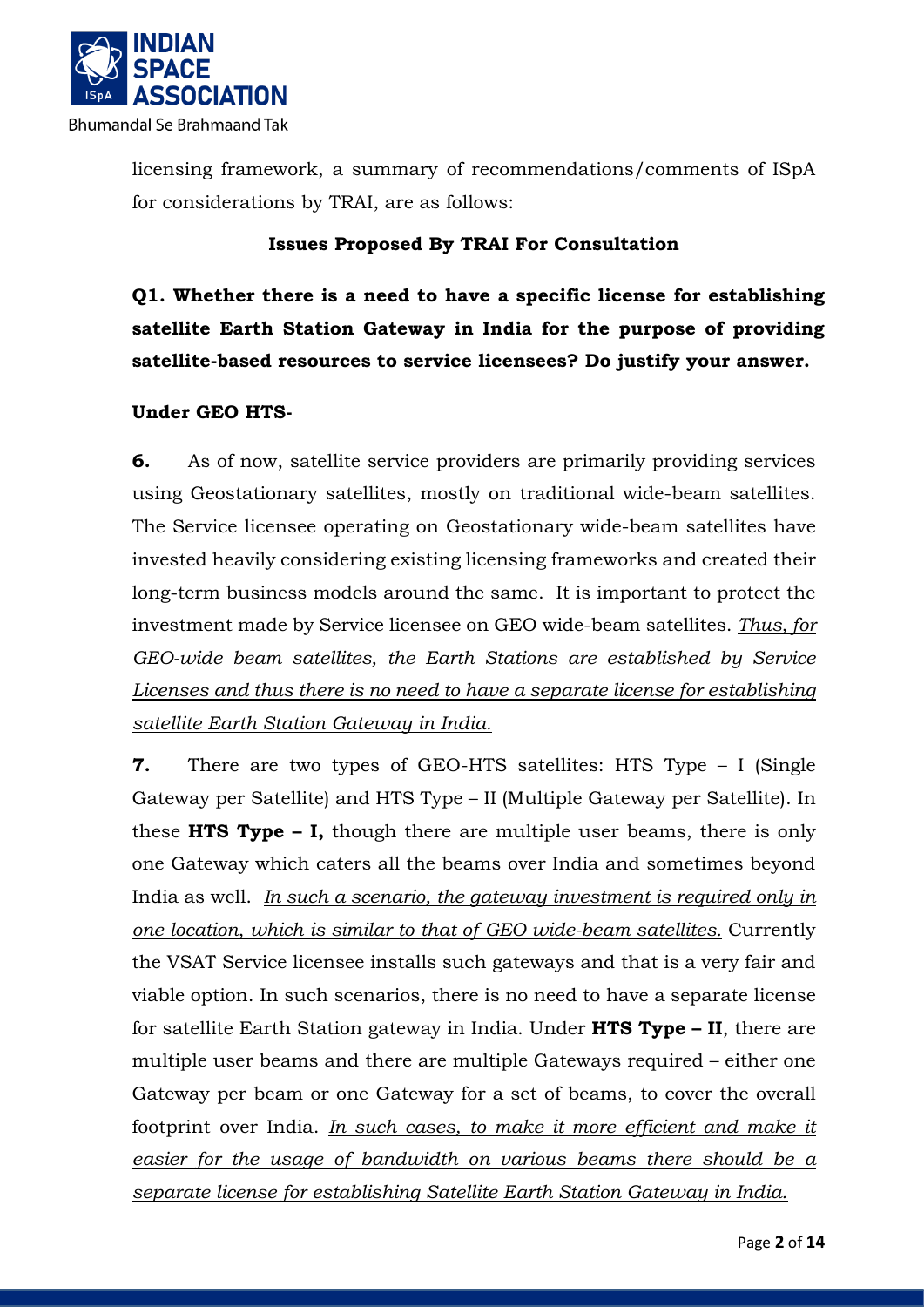

### **Under GSO HTS-**

**8.** The service providers essentially share the antenna and RF systems setup by the satellite operator to access and operate the satellite capacity (Model 1) or the satellite operator chooses to partner with a Unified License holder to set up and operate the gateway on their behalf (Model 2), and the service provider mostly uses their baseband to convert the satellite capacity received in MHz into Mbps to deliver a service to B2B and B2C. *For Model 1- the gateway can be set up by simply taking an IP-1 registration as it is only an infrastructure that is being set up and for Model 2- the gateway can be set up using the service provider's existing license (as long as they have the appropriate licenses/authorizations).*

#### **Under LEO/MEO/HTS systems**

**9.** The satellite operator sets up the gateway (either on its own or by getting into an arrangement with an Indian entity) that includes the antenna, the RF systems and the baseband. The satellite operator then sells the capacity to the service provider. The service plans are configured on the NMS installed at the gateway. The satellite operator might partition the NMS with an objective of giving access to the service provider for the portion of the network that is used to provide the service to the service provider and to its customers. In this case it is only possible to bifurcate spectrum between the usage by the gateway and the usage by the user terminals. It is not possible to bifurcate spectrum service provider wise. *In such a model, there is a need to establish an Earth Station Gateway Authorization that allows for setting up of the gateway and that is de-linked from service provisioning. A separate entity/body (duly authorized under Indian Telegraph Act) can be introduced to establish and operate Satellite Gateway Earth Stations, which will also align India's satellite and gateway licensing with the global regimes.*

**Q2. If yes, what kind of license/permission should be envisaged for establishing Satellite Earth Station Gateway in India? Do provide details with respect to the scope of the license and technical, operational, and**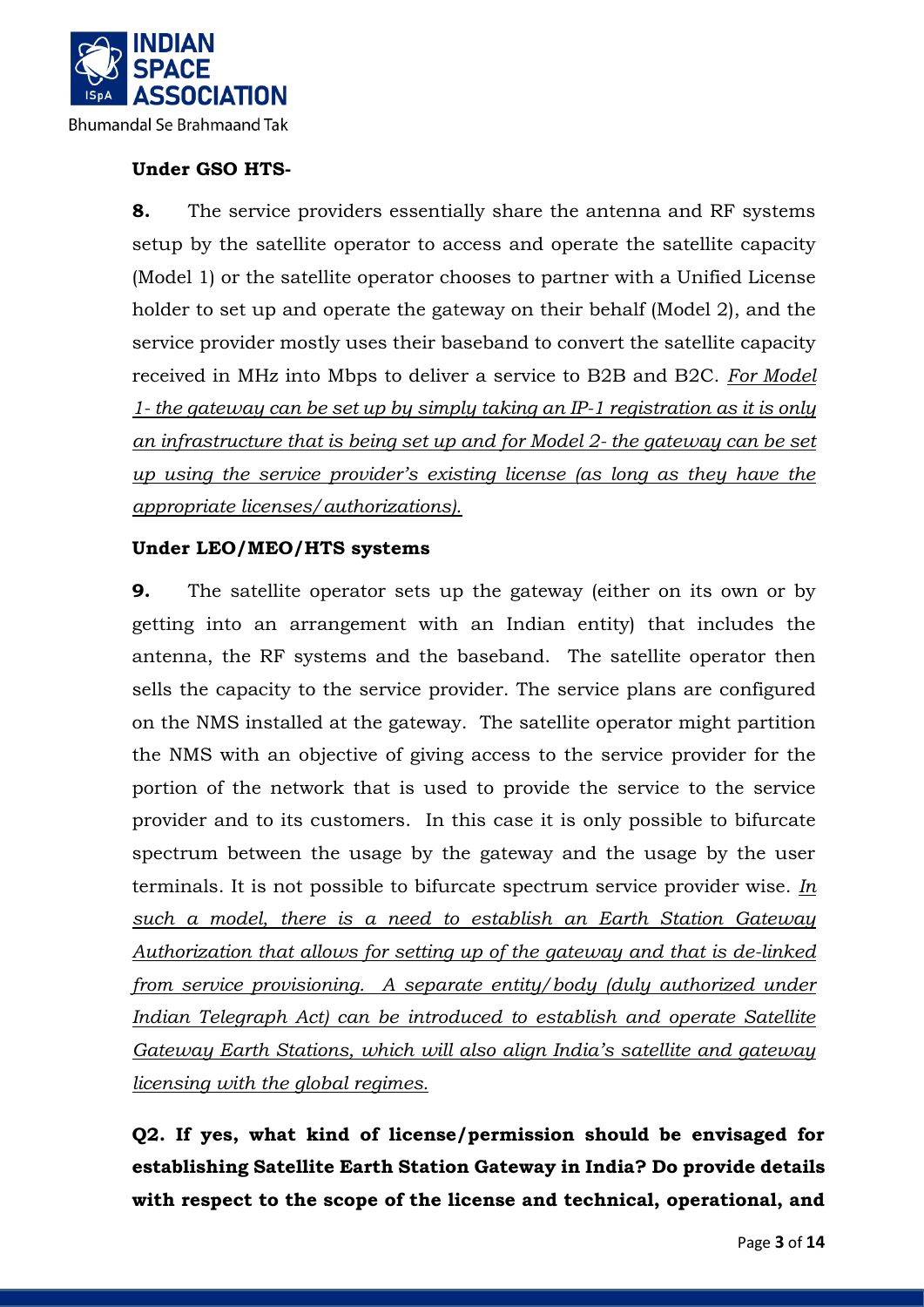

# **financial obligations, including license fee, entry fee, bank guarantees, and NOCC charges, etc.**

**10.** With reference to GEO-HTS (type- II mentioned above), the scope of the license should cover establishing Gateway infrastructure, operations & management of the infrastructure. Earth station licensees should be required to set up the teleport and offer it to Service licensees. The resource sizing like number of antennas required etc. should be done by Earth Station licensee as per regulatory guidelines. Earth Station licensees would also do the operations & maintenance of the infrastructure to provide SLA based services to Service licensees. The Services should be supported by the required helpdesk and trouble-ticketing system.

**11.** The Service Licensee is paying license fee as a percentage of overall AGR. In addition, Spectrum usage charges are also paid by Service licensee as a percentage of overall AGR. As these charges are already paid by Service licensee, there is no need for charging additional license fee or SUC charges. It is recommended to do away with NOCC charges as in the global examples there is no such body such as NOCC and the satellite operators themselves take care of interference coordination. With the complexity of GSO/NGSO HTS having multiple gateway and user beams, it would be very difficult for NOCC to set up an infrastructure across all beams. Even today, NOCC has the infrastructure to monitor only a few satellites, even though the charging is done for all satellites. This adds to the cost of service, which ultimately increases the price to the ultimate consumer/customer.

**12.** As Earth Station Operator is going to make large investments w.r.t. gateway infrastructure including land, RF, antenna farm etc. at Gateway location, it is expected that only serious Indian entities – Satellite operator/subsidiary of satellite operator/Indian entities having tie-up with satellite operator, will be applying for the Earth Station Authorization. Considering this, the entry fees should be kept at the minimum.

**13.** In the case of model 1 (refer pt.8), the Earth Station gateway operator can be an IP-1 registration holder. All the terms and conditions as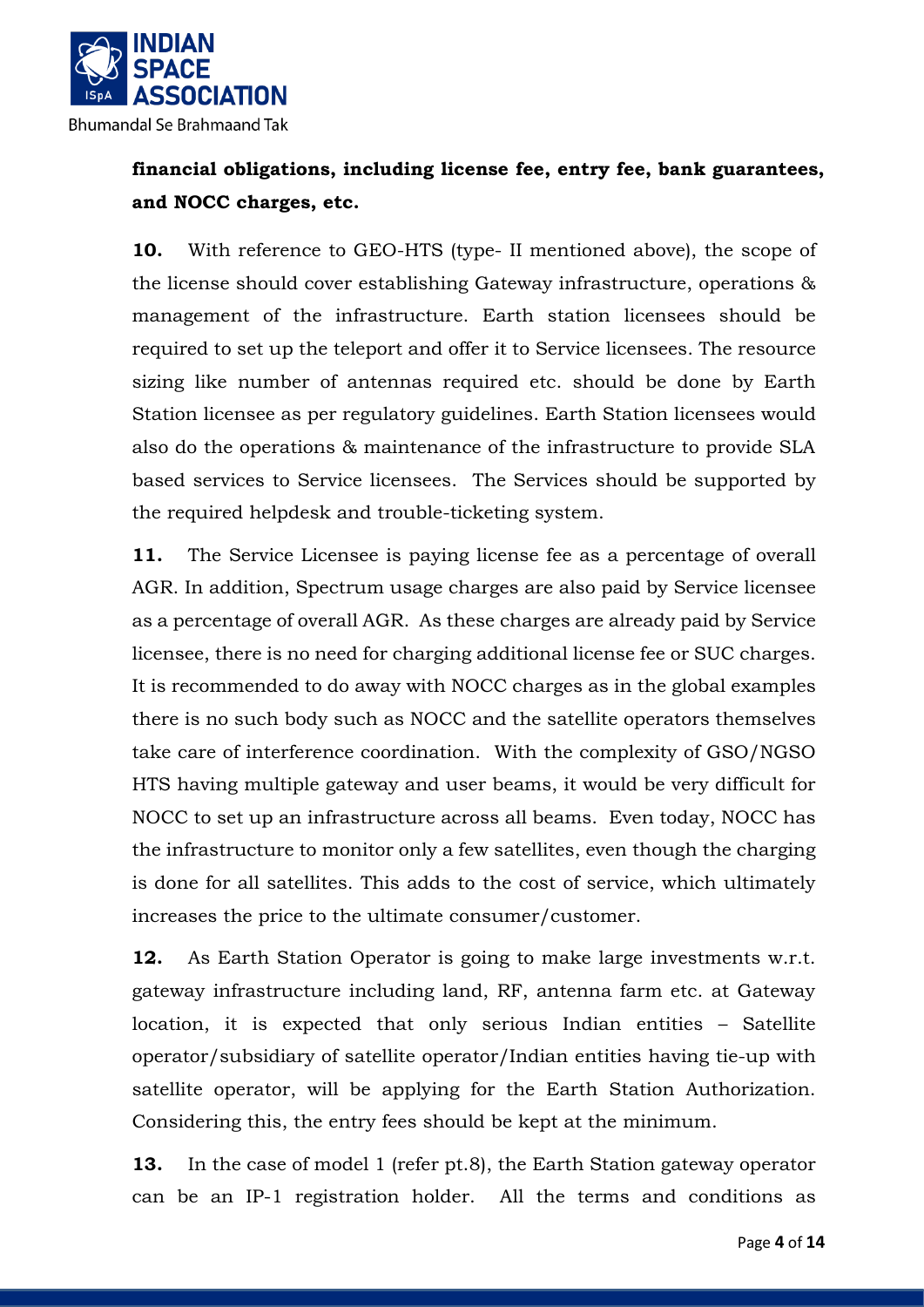

stipulated in the IP-1 registration can be followed. For model 2(refer pt.8), no separate license/authorization is required.

**14. For LEO/MEO HTS systems, a separate license needs to be created**. The scope of this authorization should be only for setting up & operating the Earth Station Gateways and it should not have any provision to provide a telecom service to a subscriber.

**15.** The technical scope should enable the gateway operator to set up a gateway anywhere in India and access an authorized satellite (authorized by Department of Space or INSPACe) and provide satellite bandwidth to other telecom service providers (Access/NLD/VSAT/ISP). The technical scope should enable the gateway operator to provide both backhaul/access bandwidth as long as they do not provide the service to the ultimate consumer/customer (who is not a telecom licensee).

**16.** The license fees can be only notional annual fee of Re.1(similar to In-Flight and Maritime Connectivity (IFMC) Authorization). Since the telecom services to end customers will be provided by the licensed service provider only under Unified Licence and not by the Gateway operator, a simple authorization on the lines of IFMC Authorization will be the appropriate approach. Furthermore the license fees and the spectrum charges are anyway charged from the service provider as a percentage of AGR. It should not be double charged.

**17.** The Unified License *Chapter VI Security Conditions* mandates service providers to take adequate measures for the purpose of security. We believe that adequate conditions may also be applicable to the gateway operator as in the case of a satellite network the security precautions apply more to the gateway and less on the customer premises equipment.

**Q3. Whether such Earth Station license should be made available to the satellite operator or its subsidiary or any entity having a tie- up with the satellite operator? Do justify your answer.** 

**18.** For arrangement under Model 1(refer pt.8), we suggest that the norms followed by IP-1 registration can be applied, but for LEO/MEO systems, it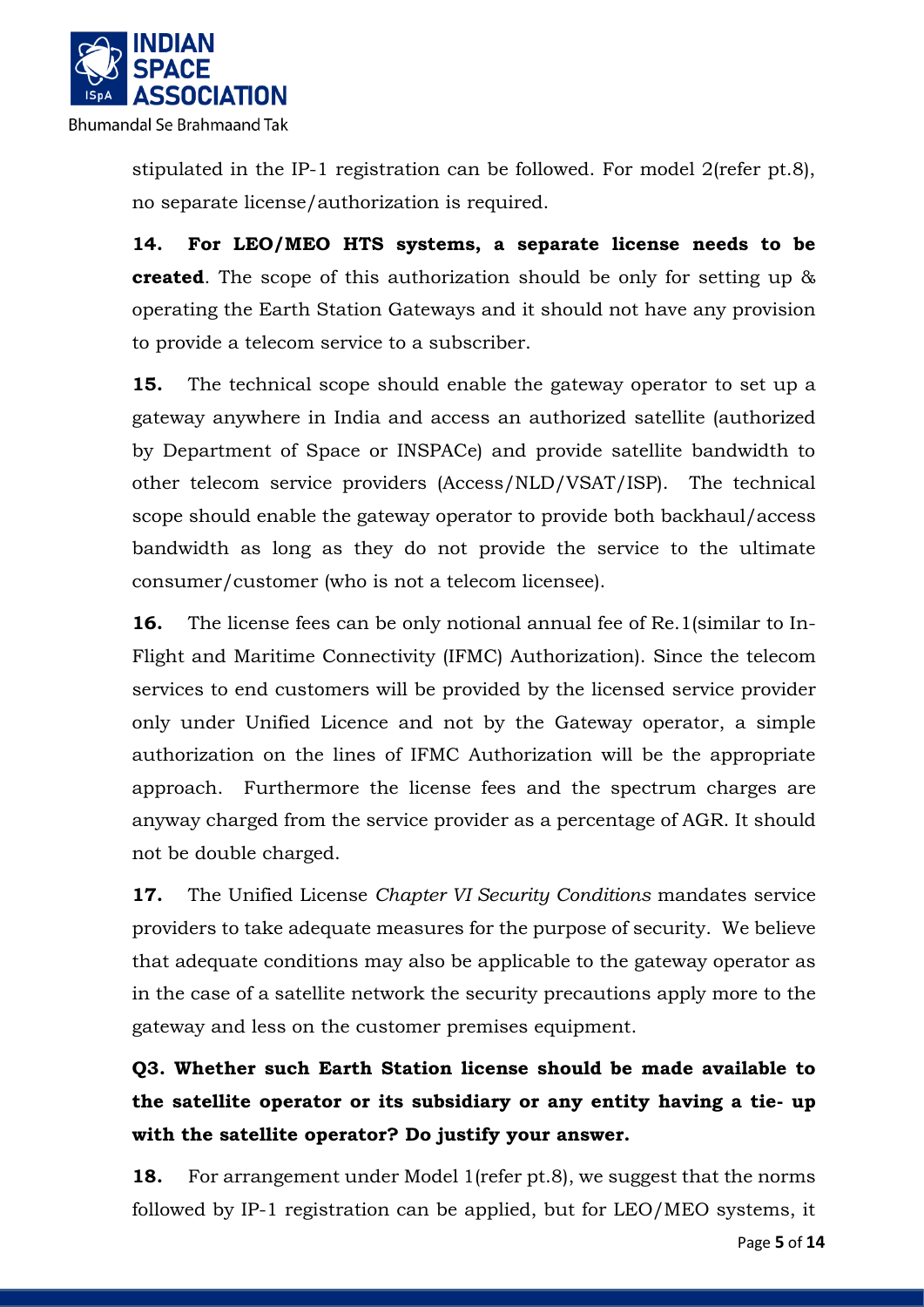

should be possible for both the satellite operator or/and a designated Indian entity to apply for the Earth Station Gateway Authorization. In both cases, the authorization applicant should be an Indian company (entities incorporated under Indian Laws and authorized by DoT).

**19.** Depending on business needs, the flexibility should be provided from a regulatory perspective and should be best decided by the market.

**Q4. What mechanism/framework should be put in place to regulate the access to satellite transponder capacity and satellite based resources of a Satellite operator/Earth Station licensee by the service licensees so as to get the resources in a time-bound, transparent, fair and nondiscriminatory manner?** 

**20.** Earth station Operator will be either satellite operator or Indian entity having tie-up with satellite operator, and it will be managing the ground segment infrastructure, which will result in Earth Station Operator having better control over service levels.

**21.** The tariff and the terms and conditions should be market driven. This is entirely dependent on the quantum of bandwidth hired, the type of service availed, the pre-commitment/commitment that is being offered by the service provider to the Satellite operator.

# **Q5. Whether the Earth Station Licensee should be permitted to install baseband equipment also for providing satellite bandwidth to the service licensees as per need? Provide a detailed response.**

 Page **6** of **14 22.** For GEO HTS Type I & Type II (refer pt.7) and GSO HTS Model 1& Model 2 (refer pt.8) – the Earth Station Operator need not be permitted to install the baseband equipment and can simply take an IP-1 registration to install the gateway RFT. Baseband equipment should be installed by Service licensee only to have full control over the services provided to its customers. Any related troubleshooting, change management is also done by Service licensee. This way Service licensee has control, visibility & management over quality of services. This domain is core part of the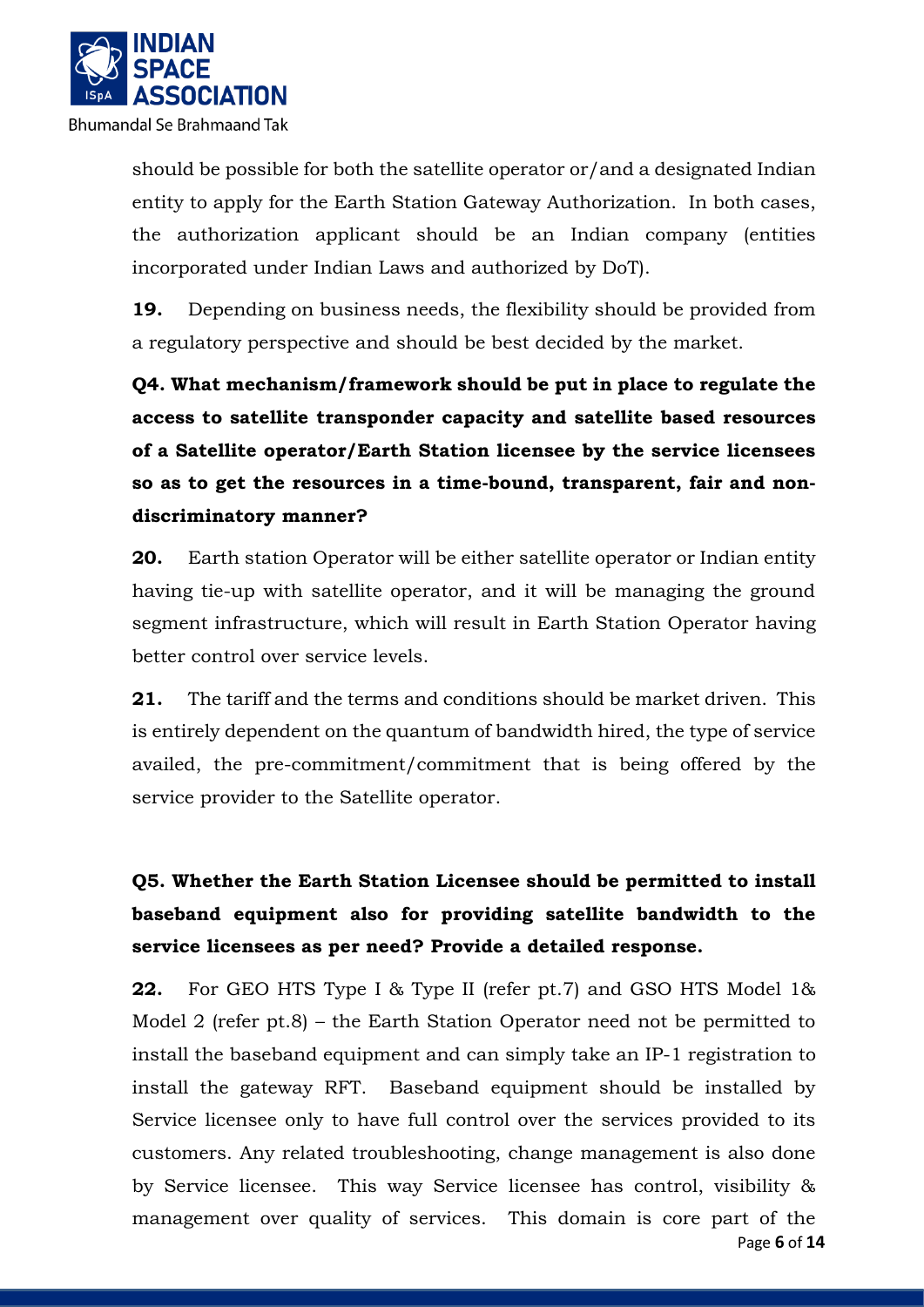

Services provided by Service provider and thus should remain with Service licensee.

**23.** However, in the case of NGSO HTS, the entire capacity of the satellite for the given spectrum is derived only because it is closely tied to the baseband. The Earth Station Operator /satellite operator is in the best position to exploit the spectral efficiency. Spectral efficiency is a function of the baseband and so the Earth Station Operator /satellite operator should be able to install & operate the baseband equipment as well. The baseband controls the quantum of spectrum used, the modulation/coding schemes, the IP address schemes, the access schemes (CIR/MIR, handling of realtime traffic needed for cellular backhaul networks) and all the security aspects of the network. The service plans are also defined in the associated NMS of the baseband. The quantum of spectrum that needs to be authorized for a given gateway also depends on the baseband equipment.

**24.** Another perspective is that baseband equipment should be put by Service Licensee based business understanding with Satellite operators as it provides them complete control over services to its customers. It should be mandated to partition the Network Management System and provide such partitioned NMS to respective Service licensee so that respective Service licensee gets full control, configuration & management of the services provided to its customer.

**Q6. What amendments will be required to be made in the existing terms and conditions of the relevant service authorizations of Unified License, DTH License/Teleport permission to enable the service licensee to connect to the Satellite Earth Station Gateway established by Earth Station Licensee/Service Licensee, for obtaining and using the satellite transponder bandwidth and satellite-based resources? Do justify your answer.** 

**25.** The recent amendment to the license under clause in Part-I Chapter-V under Operating Conditions sub-clause 33.3 reads as "*An authorized Gateway hub operated by the Satellite Provider itself is permitted to be shared*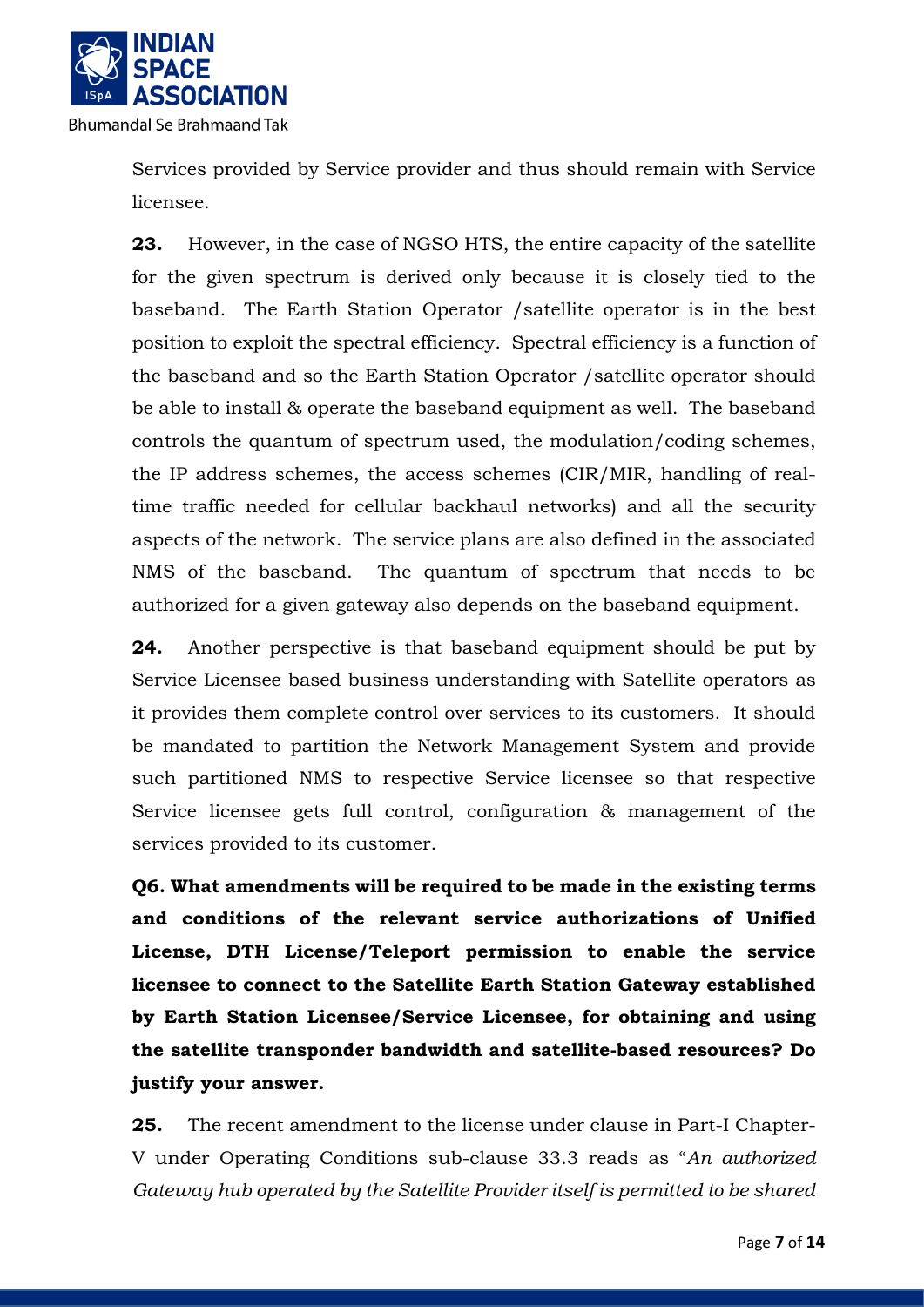

*with the bandwidth seeker".* 

This clause needs further amendment. Firstly, the bandwidth seeker should be an authorized service provider either authorized by DoT or MIB. Secondly, the Earth Station Gateway needs to be operated either by the Earth Station Operator/satellite operator themselves or a designated Indian entity that needs to be incorporated. Thirdly, it is not sharing infrastructure with the service provider. The gateway operator provides bandwidth to the service provider. This also needs to be addressed. The suggested text for the above clause can read as follows:

*"An authorized Earth Station Gateway/Hub operated either by the Satellite Operator or its designated Indian entity is permitted to provide gateway services to an authorized service provider holding an appropriate authorization".*

**26.** Similarly, the amendment to the license under clause in Part-I Chapter-V under Operating Conditions sub-clause 33.2 reads as *"The*  Licensee may share its own active and passive infrastructure for providing *other services authorized to it under any other telecom license issued by Licensor."* This amendment only allows the service provider to share gateway infrastructure across the multiple licenses it holds. It does not allow service providers to share the gateway infrastructure with each other. This needs to be enabled for Model 2(refer pt.8) through a suitable amendment.

**27.** Migration path on no worse off conditions (for existing licensees) should be provided to the existing service licensees who opt to migrate to a separate Gateway Earth Station Authorization from their existing license/authorization.

**Q7. Whether the sharing of Earth Station among the licensees (between proposed Earth Station licensee and Service Licensee; and among service licensees) should be permitted? Do provide the details with justification.** 

**28.** Sharing of Earth Station resources between Service licensees should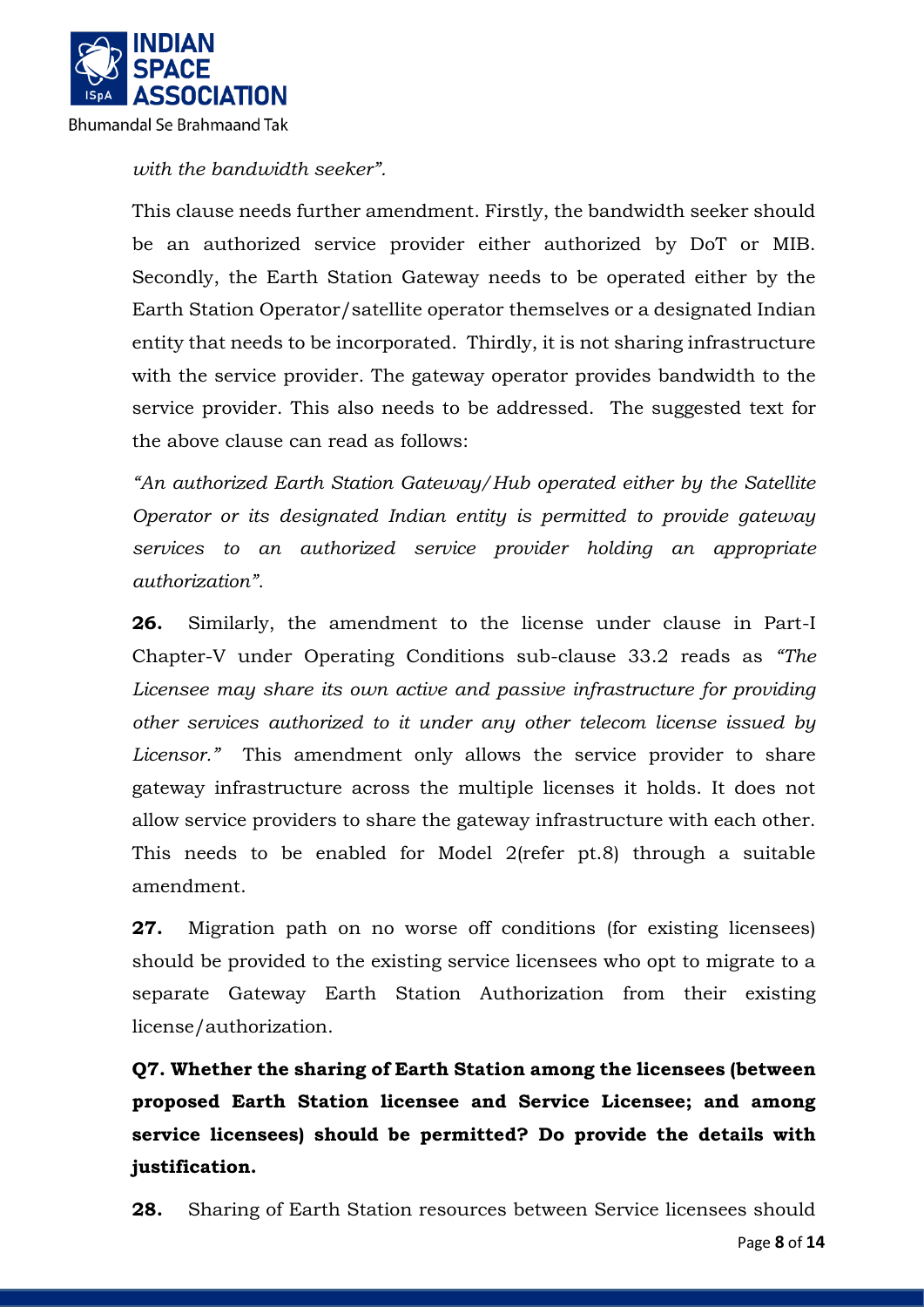

be allowed to bring in required cost & operational efficiency. For example, in case of GSO HTS there are multiple beams focused on a particular region/state and as Earth Station licensees would be putting investment to install and operate Earth station gateway, sharing of gateway will help to bring in cost and operational efficiency.

**29.** For NGSO, the Gateway will require large resources (land, antenna, RF etc.) and to make it commercially viable for Earth station licensee/Service licensee, sharing of Earth Station resources among Service licensee should be allowed.

**30.** For LEO Constellations, Gateway Earth Station sharing is not technically feasible between different LEO constellations since these systems are specifically purpose built for particular satellite constellations, and hence, every satellite operator will have to build their own gateway and apply for their Earth Station Authorization separately. However, satellite earth station operators should be able to provide service to multiple service providers (and vice versa: allowing local licensees to access all possible satellites) to ensure that capacity utilized over India is maximized, and end consumers have multiple choices on the service provided.

# **Q8. To whom should the frequency carriers be assigned: the Earth Station Licensee, or the Service Licensee, or whoever establishes the Satellite Earth Station? Do justify your answer.**

**31.** The notion of assigning frequency carriers should be done away with. Since the satellite spectrum is a shared spectrum used by many users/service providers, they are only authorized for the use of this spectrum. The entire quantum of spectrum for gateway operations and terminal operations should be looked at as two blocks. The authorization that is provided today by DoS and tomorrow by INSPACe will allow for the satellite operation in India and the spectrum that is being used to access the satellite. The inter satellite coordination done by ISRO/DoS also considers the usage of spectrum by any given satellite. Broadband satellites used in the C, XC, Ku, Ka and V/Q bands use shared spectrum. This means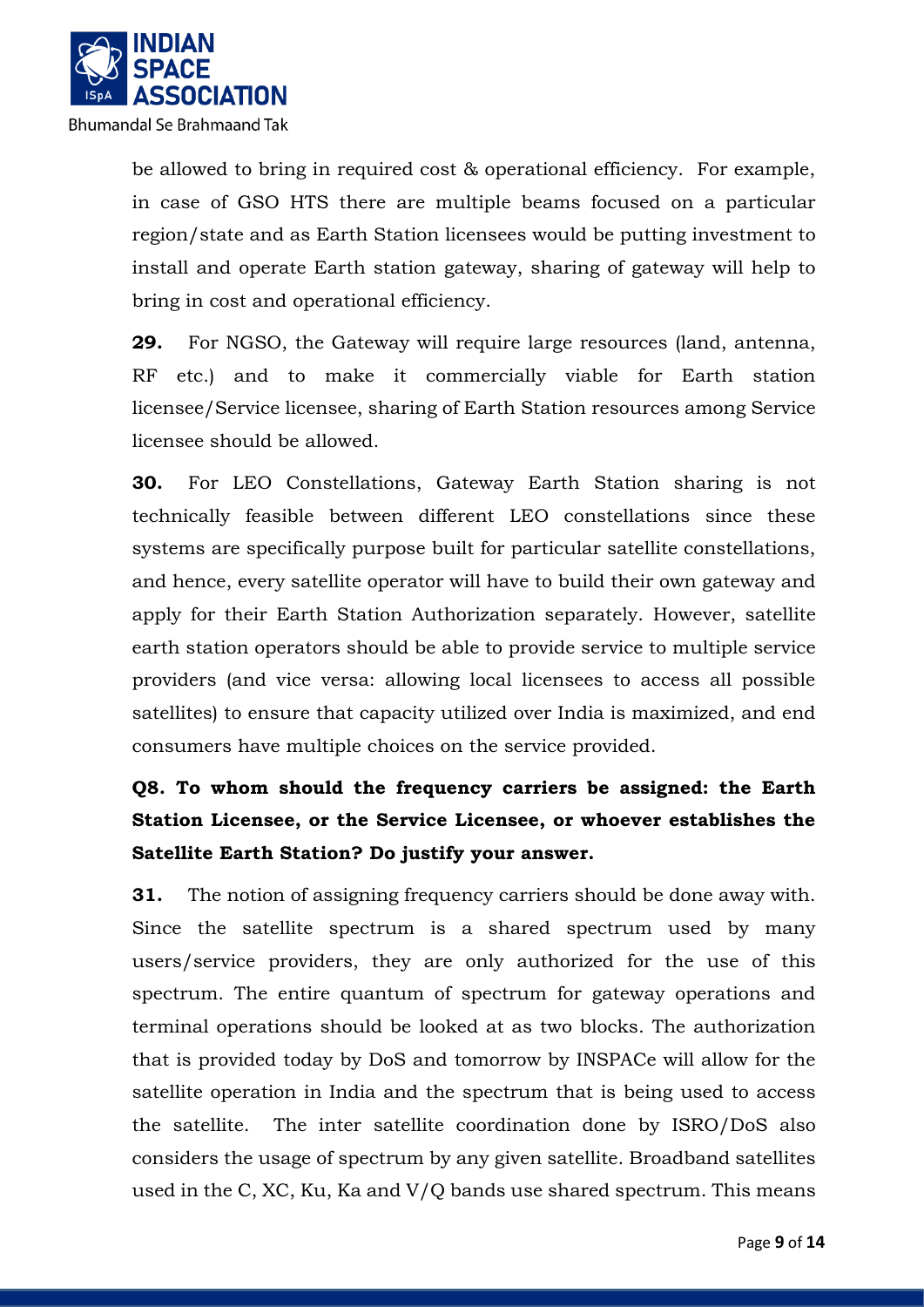

the same spectrum is used across multiple orbital positions/orbital planes. As a result, there is no exclusive assignment of spectrum taking place. The authorization provided by DoS/INSPACe will take into account the spectrum allocation as per the National Frequency Allocation Plan. Further NOCC approves a detailed carrier plan. So technically, the assignment of spectrum has already taken place for a given satellite, when it is authorized. The carrier plan needs to be recorded by WPC and the gateway operator/service provider be suitably licensed.

**32.** Still, if there is a specific need to assign spectrum for gateway operations and terminal operations, the spectrum used by the Earth Station gateway should be assigned to the Earth Station Licensee and the terminal end spectrum should be assigned to the service provider. It is worth pointing out that modern GSO/NGSO HTS use dynamic spectrum management. So, it will be impossible to bifurcate spectrum between service providers when multiple service providers share a common gateway. In such a case, the end terminal spectrum needs to be assigned to all the service providers.

**33.** Since the charging of spectrum for service providers is based on a percentage of AGR, it would not matter. However, if there is any attempt to tweak the charging based on the quantum of spectrum, that mechanism will fail as the spectrum used by each terminal is not clearly identifiable.

# **Q9. What should be the methodology for the assignment of spectrum for establishing satellite Earth Station? Provide a detailed justification.**

**34.** The orbit-spectrum resources for satellite communications will continue to be globally coordinated and assigned at the ITU level. The satellite will use the globally coordinated spectrum/frequencies. The NFAP on the other hand shall specify the frequency bands to be used for specific services. A satellite at any point in time will have only that frequency/spectrum for usage that it has got assigned after global coordination and assignment. This spectrum is then assigned to the Service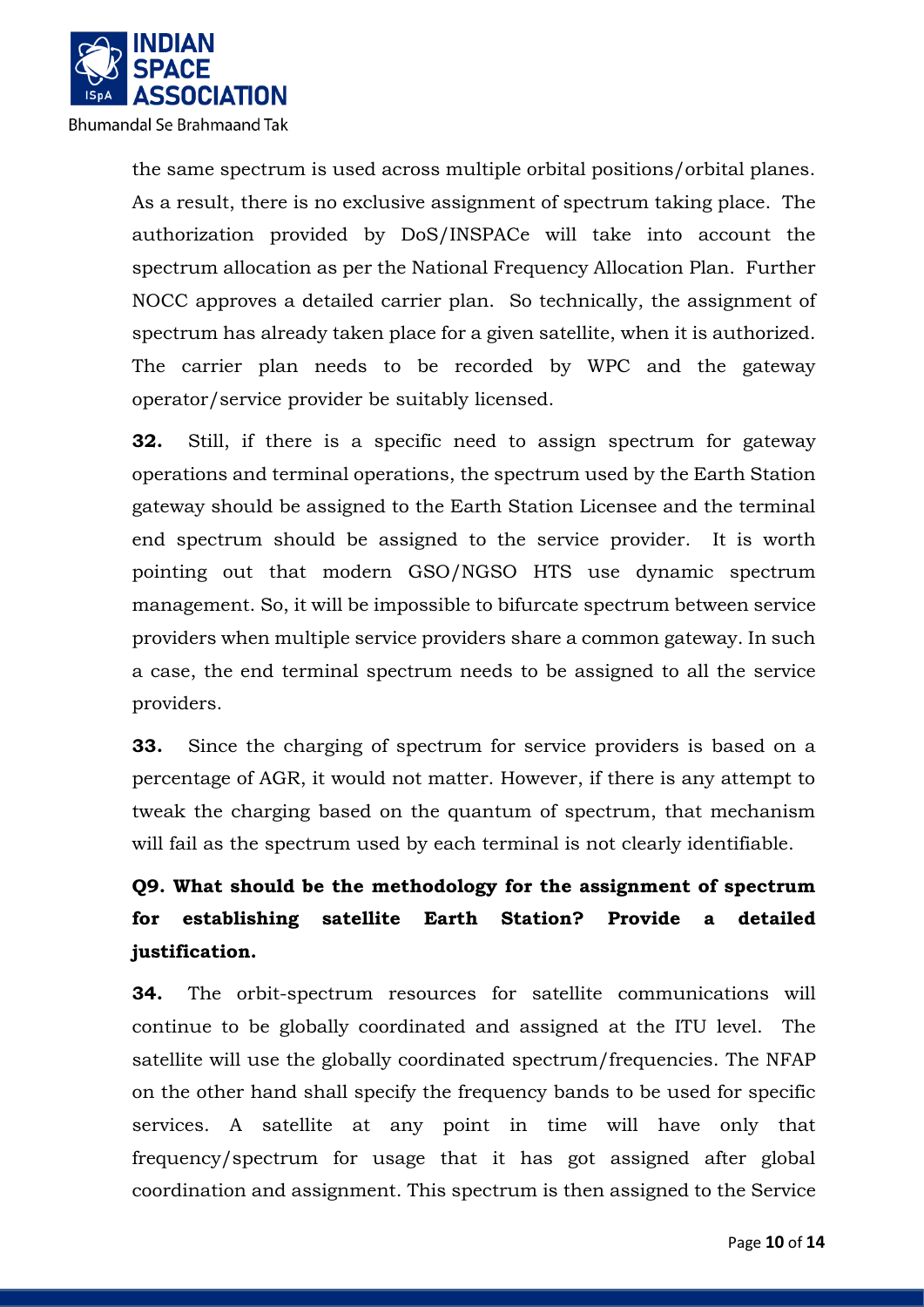

Licensee for delivery of satellite-based services.

**35.** Satellite orbital location and spectrum are closely tied to each other and cannot be separated. Therefore, the globally followed methodology for assignment of spectrum i.e., on an administrative basis, should continue. Countries that have auctioned satellite resources have auctioned satellite orbital slots and spectrum together for this reason. Only those orbital slots can be auctioned that belong to an administration/country. As a country we cannot auction the orbital slot that has been notified/filed by another administration/country. Many of the foreign satellites today operate on orbital slots filed by other administrations. They cannot be auctioned. Two countries that auctioned the orbital slot & spectrum combination eventually failed as they soon ran out of orbital slots that had a priority in terms of filing. After this happened, for the remaining orbital slots/spectrum there were no takers. Today India does not have adequate orbital slots with priority in filings. That is the reason, the draft Spacecom policy 2021 expects satellite operators to transfer orbital resources from their respective administrations to India when applying for authorizations.

**36.** Additionally, satellite spectrum is a shared spectrum. The basic principle of auction is to provide exclusive assignments. That is not possible in the case of satellite spectrum. As a result, it is prudent that the current methodology of assignment (administrative) continues.

# **Q10. What should be the charging mechanism for the spectrum assigned to the satellite Earth Station licensee? Elaborate your answer with justification.**

**37.** For Model 1 & 2 (refer pt.8), there is no spectrum assignment taking place for the Earth Station Operator. Satellite Earth Station Operators are going to be infrastructure providers and will not contract with end customers, Service licensee will continue to provide services to its customer and thus will pay the applicable regulatory charges. Service Licensee is anyway paying license fee as percentage of overall AGR. In addition, spectrum usage charges are also paid by Service licensee as a percentage of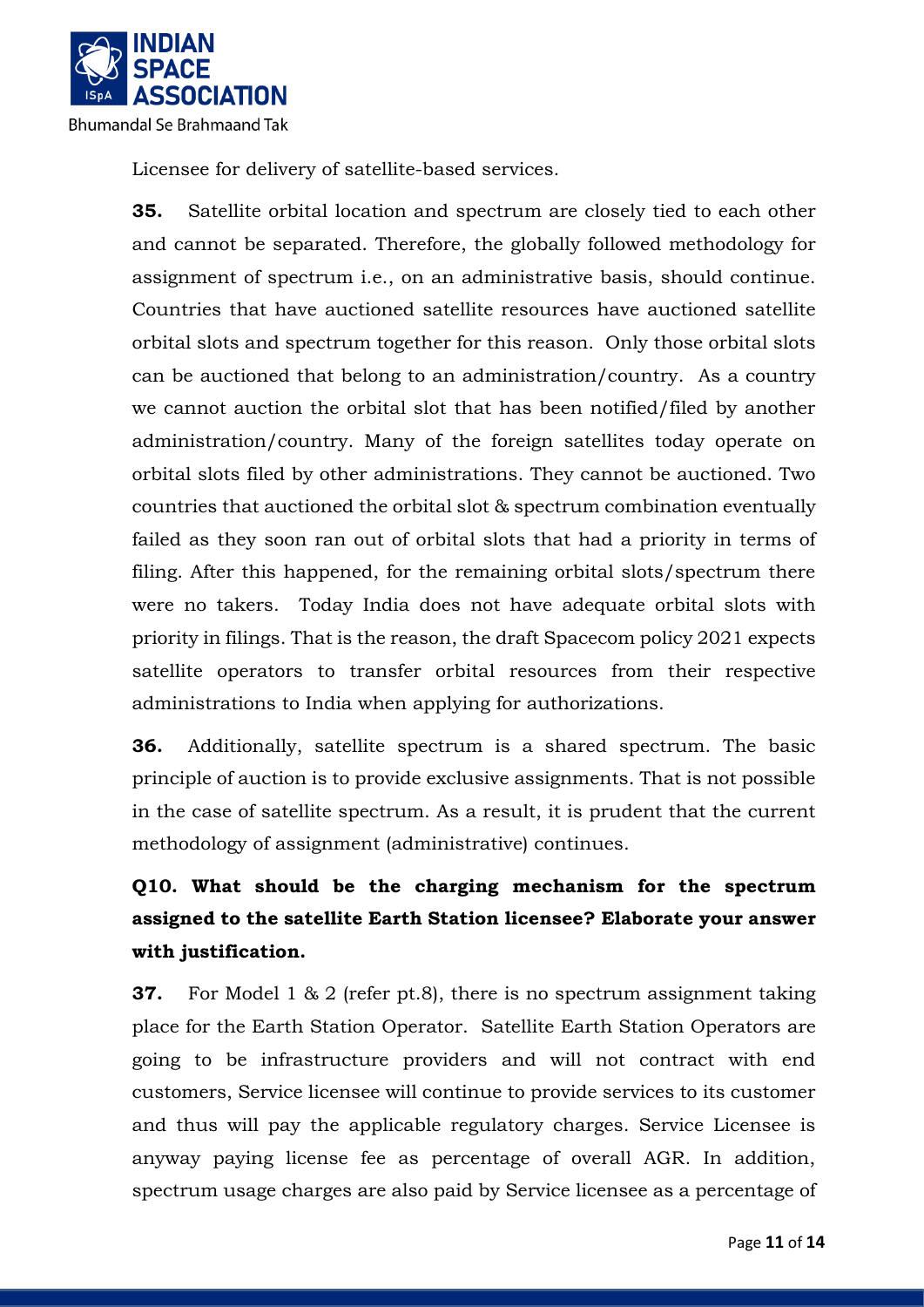

overall AGR. Charging spectrum fee from Earth Station licensee may result in duplication of such fee. As these charges are already paid by service licensees, there is no need for charging additional license fee or SUC charges.

**38.** Even in the case of LEO/MEO HTS systems, the service licensee would be charged a spectrum usage charge as a percentage of AGR. So irrespective of the gateway spectrum being assigned to the gateway operator and the terminal spectrum being assigned to the service provider, the spectrum usage charge will be recovered from the service provider by way of SUC. So any charges on the gateway operator would amount to double charging.

**39.** Various countries have adopted a gateway "system" licensing approach. For example, the US considers that "Multiple antennas in an NGSO FSS gateway earth station complex located within an area bounded by one second of latitude and one second of longitude may be regarded as a single earth station for purposes of coordination with terrestrial services." Recently, Australia has adopted such an approach as well.

## **Q11. Give your comments on any related matter that is not covered in this Consultation Paper.**

**40. Process for Spectrum Assignment:** The process of spectrum assignment is very long and, in many cases, takes many months. If the spectrum is assigned to the satellite operator for the operation of the satellite (by DoS/INSPACe in consultation with WPC), then there is no separate assignment required for Earth Station operators or service providers. What spectrum is used by which service (gateway or terminals needs to be recorded). The spectrum assignment takes extraordinary time because of a lack of delegation. The assignment process is very long and has to traverse multiple levels in DOT. This should certainly be simplified. This is the single big pain point and a showstopper for satellite broadband services (considering that the open skies is just round the corner). Once an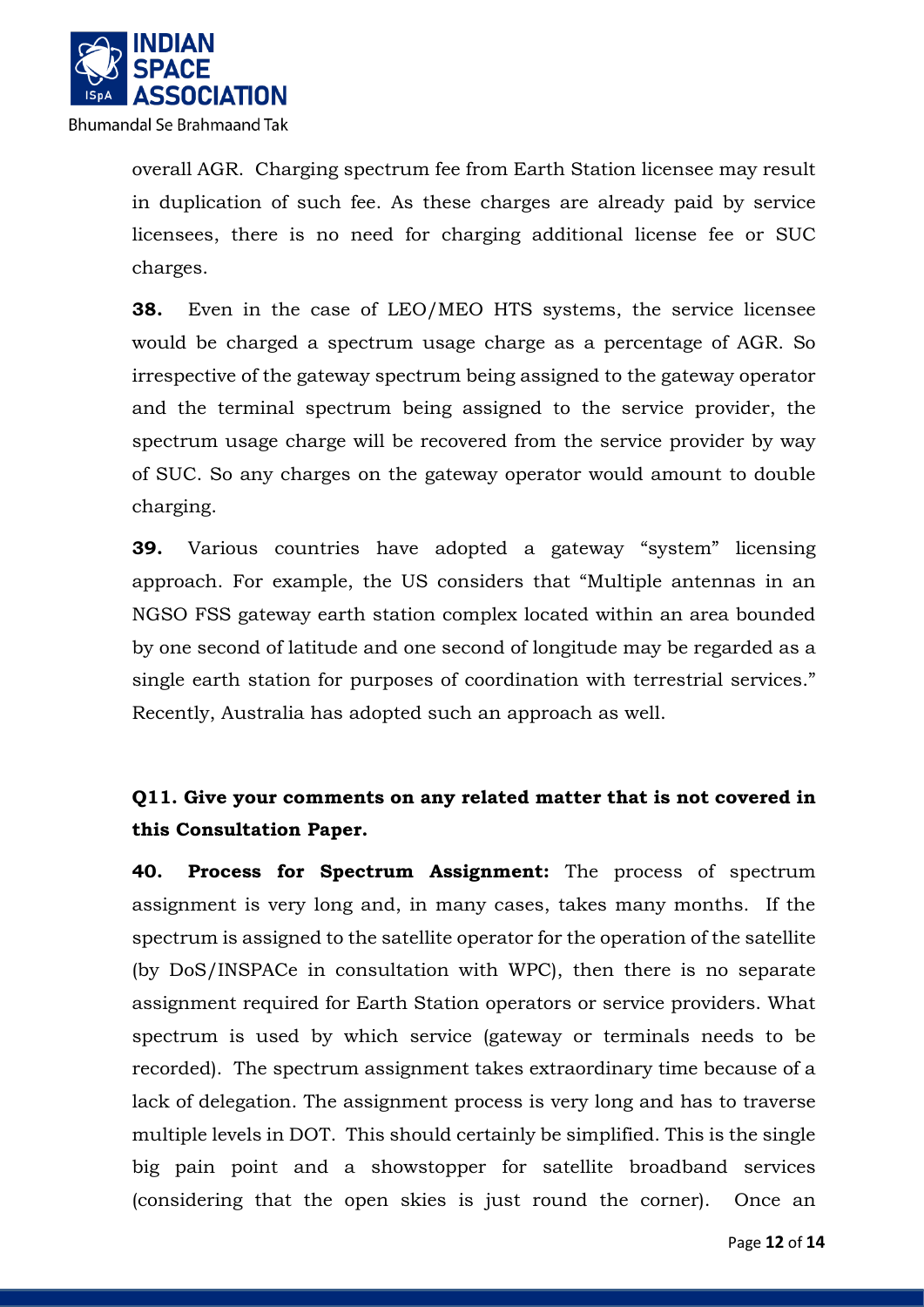

assignment of the entire spectrum used by the satellite (on a shared basis) has happened, the Earth Station operator/service provider should not be coming to WPC with an application for additional assignment of spectrum for every increase in the usage of capacity.

**41. SACFA/WPC for terminals**: The Government as a part of the Telecom Reforms has simplified the SACFA process for remote sites. However, each site is still separately licensed (Wireless Operating License). While the wireless operating licenses have been exempted for mobile towers, the same has not been done for satellite broadband/VSAT sites. With the large-scale proliferation of satellite broadband terminals, this may act as a showstopper. The exemption provided for mobile towers needs to be extended to VSAT terminals as well.

### **42. Existing applications should have migration path available**

Existing service licensees should have the opportunity to migrate to move under the new Gateway specific Authorization, and at no worse off basis.

### **43. NGSO gateway coexistence**

While GSO and NGSO gateways can coexist in most cases, it is very difficult to have NGSO gateways to be in close proximity to other NGSO gateways. A minimum separation distance is generally needed between the gateways of different NGSO systems. The required separation distance would depend on the specific technical and operational characteristics of the concerned systems and would be negotiated during coordination discussions after detailed analyses.

In the absence of a coordination agreement between two NGSO systems, new gateway earth station licenses should not be issued for locations within a certain distance of a licensed gateway earth station. Alternatively, DoT could consult with the operator of the licensed gateway and request that they conduct analyses to determine what separation distance is feasible.

#### **44. 28GHz**